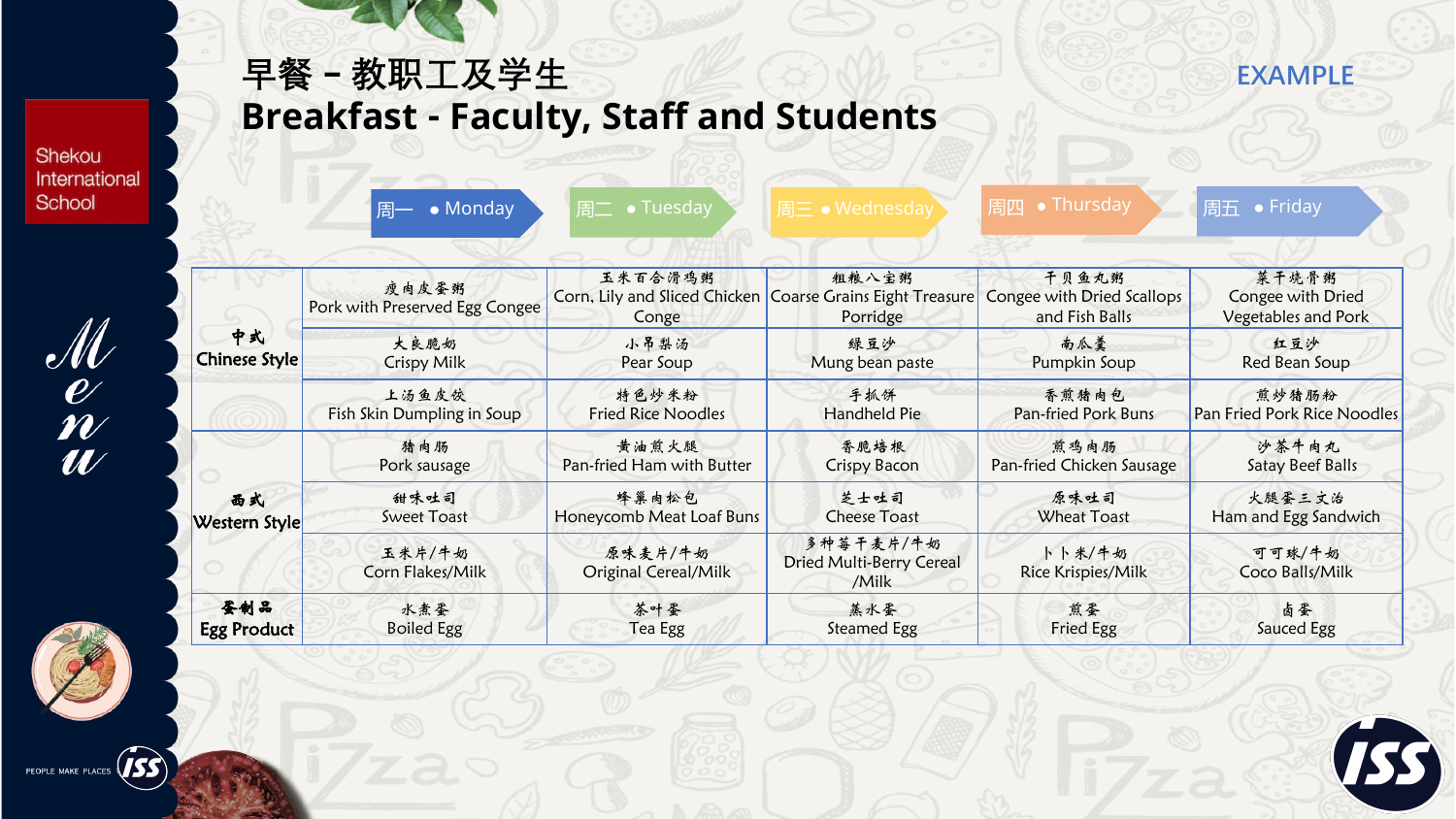Shekou International School

 $\frac{\mathscr{M}}{\mathscr{U}}$ 



## **午餐 – 中西式套餐 – 教职工及学生 Lunch – Chinese & Western Style Set Menu - Faculty, Staff and Students EXAMPLE**

|                        | 周— • Monday                                      | $\bullet$ Tuesday<br>周二                                               | 周三 • Wednesday                                           | 周四  ● Thursday'                                                                           | 周五 ● Friday                                                |
|------------------------|--------------------------------------------------|-----------------------------------------------------------------------|----------------------------------------------------------|-------------------------------------------------------------------------------------------|------------------------------------------------------------|
| 主菜<br><b>Main Dish</b> | 蜂蜜烤鸡中翅<br>Chicken Wings with Honey<br>Sauce      | 镇江糖醋骨<br>Sweet and Sour Pork                                          | 金沙龙利鱼<br>Longli Fish                                     | 农家碌鹅<br><b>Farmhouse Goose</b>                                                            | 夏威夷披萨<br>Hawaii Pizza                                      |
| 小革<br>Side Dish        | 青莴笋炒雪花肉<br>Stir-fried Green Lettuce with<br>Pork | 芥兰头木耳炒腊味<br><b>Stir-fried Preserved Meat</b><br>with Kale and Mullein | 丝瓜洋葱炒鲜鱿花<br>Sauteed Fresh Squid with<br>Loofah and Onion | 甜豆百合腰豆炒肉丁<br>Stir-fried Diced Pork with<br>Sweet Peas and Lily and<br><b>Cashew Beans</b> | 云南小瓜炒牛柳<br>Stir-fried Beef Tenderloin with<br>Yunnan Melon |
| 蔬菜<br>Vegetable        | 蒜蓉西洋菜<br>Watercress with Garlic                  | 生炒奶白菜苗<br><b>Stir Fried Cabbage Seedlings</b>                         | 蒜炒京包菜<br>Sauteed Beijing Cabbage with<br>Garlic          | 生炒菜心<br><b>Stir Fried Vegetable Heart</b>                                                 | 蒜蓉油麦菜<br>Garlic & Oily Cabbage                             |
| 倒汤<br>Soup             | 海带黄豆筒骨汤<br>Seaweed, Soybean & Bone<br>Soup       | 意式时蔬浓汤<br>Italian Seasonal Vegetable<br>Soup                          | 姬松茸老鸡汤<br>Old Chicken Soup with<br>Mushrooms             | 泡菜排骨汤<br>Kimchi Pork Rib Soup                                                             | 玉米胡萝卜排骨汤<br>Corn and Carrot Pork Rib Soup                  |
| 主食                     | 奶油玉米<br><b>Creamy Corn</b>                       | 法式烤小土豆<br>French Roasted Baby<br>Potatoes                             | 百合蒸板栗南瓜<br><b>Steamed Chestnut Pumpkin</b><br>with lily  | 烤红薯<br><b>Baked Sweet Potato</b>                                                          | 土豆泥<br><b>Mashed Potatoes</b>                              |
| <b>Staple Food</b>     | 米饭<br>Rice                                       | 米饭<br>Rice                                                            | 米饭<br>Rice                                               | 米饭<br>Rice                                                                                | 米饭<br>Rice                                                 |
| 水果<br>Fruit            | 时令水果<br>Seasonal Fruit                           | 时令水果<br>Seasonal Fruit                                                | 时令水果<br>Seasonal Fruit                                   | 时令水果<br>Seasonal Fruit                                                                    | 肘令水果<br>Seasonal Fruit                                     |

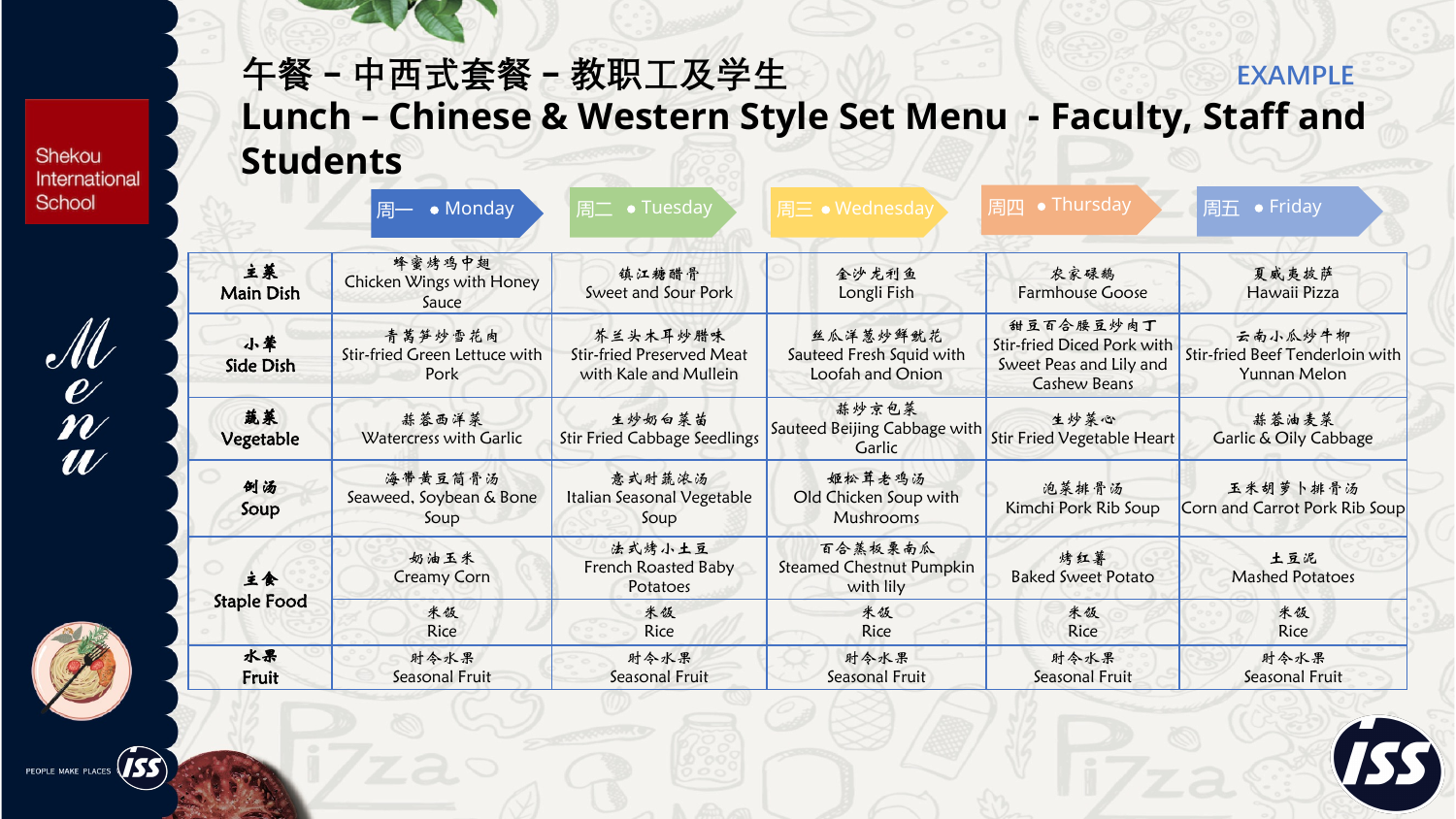**午餐 – 韩式套餐 – 教职工及学生 Lunch – Korean Style Set Menu - Faculty, Staff and Students EXAMPLE** 

Shekou International School

 $\frac{\mathscr{M}}{\mathscr{U}}$ 

|                        | • Monday<br>周一                              | • Tuesday<br>周二                              | 周三 • Wednesday                                      | 周四 • Thursday                                 | 周五 • Friday                               |
|------------------------|---------------------------------------------|----------------------------------------------|-----------------------------------------------------|-----------------------------------------------|-------------------------------------------|
| 主菜<br><b>Main Dish</b> | 韩式酱炸鸡<br>Fried Chicken with Korean<br>Sauce | 韩式烤肉<br>Korean style Barbecue                | 芝士焗排骨<br><b>Baked Ribs with Cheese</b>              | 韩式烤鳗鱼<br>Korean style grilled eel             | 韩国泡菜炒肥牛卷<br>Fried Kimchi & Beef Roll      |
| 配菜                     | 韩式酱拌玉米<br>Corn with Korean Sauce            | 韩式土豆<br>Korean Style Potatoes                | 韩式南瓜羹<br>Korean Style Pumpkin Soup                  | 韩式酱拌红薯<br>Sweet Potatoes with<br>Korean Sauce | 韩式土豆泥<br>Korean Mashed Potatoes           |
| Side Dish              | 韩国小菜<br>Korean Small Dish                   | 韩国小菜<br>Korean Small Dish                    | 韩国小菜<br>Korean Small Dish                           | 韩国小菜<br>Korean Small Dish                     | 韩国小菜<br>Korean Small Dish                 |
| 倒汤<br>Soup             | 海带黄豆筒骨汤<br>Seaweed, Soybean & Bone<br>Soup  | 意式时蔬浓汤<br>Italian Seasonal Vegetable<br>Soup | 姬松茸老鸡汤<br>Old Chicken Soup with<br><b>Mushrooms</b> | 泡菜排骨汤<br>Kimchi Pork Rib Soup                 | 玉米胡萝卜排骨汤<br>Corn and Carrot Pork Rib Soup |
| 主食<br>Staple food      | 韩式拌饭<br>Korean style bibimbap               | 韩式拌面<br>Korean Style Noodles                 | 韩式拌饭<br>Korean style bibimbap                       | 韩式拌面<br>Korean Style Noodles                  | 韩式拌饭<br>Korean style bibimbap             |
| 水果<br>Fruit            | 肘令水果<br>Seasonal Fruit                      | 时令水果<br>Seasonal Fruit                       | 时令水果<br>Seasonal Fruit                              | 肘令水果<br>Seasonal Fruit                        | 时令水果<br>Seasonal Fruit                    |

**BS** 



 $\hat{J}$ ss PEOPLE MAKE PLACES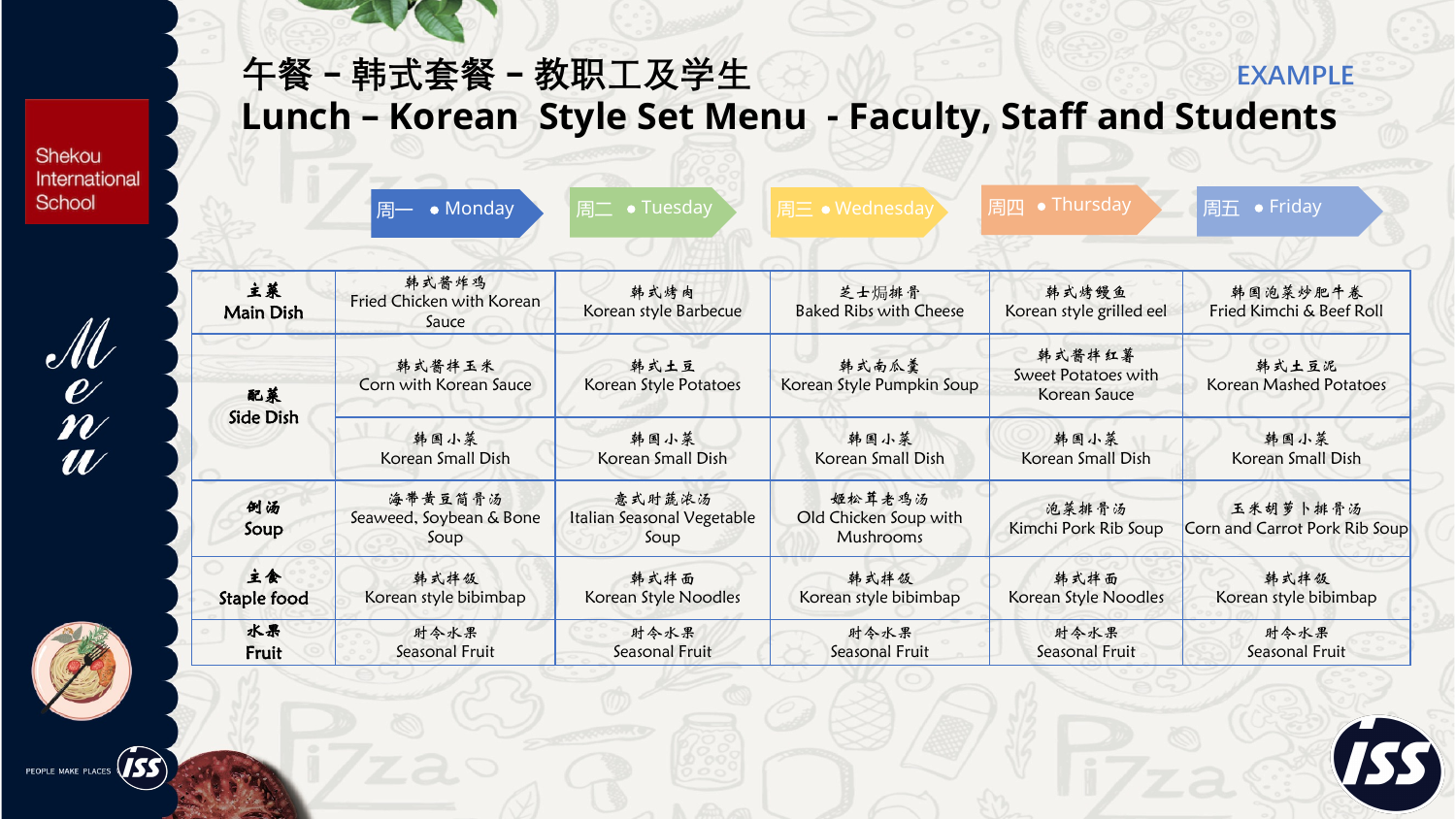Shekou International School

 $\frac{\mathscr{M}}{\mathscr{U}}$ 

|                    | • Monday<br>周一                                             | 周二 • Tuesday                                          | 周三 • Wednesday                                                | 周四 • Thursday                                        | 周五 • Friday                                    |
|--------------------|------------------------------------------------------------|-------------------------------------------------------|---------------------------------------------------------------|------------------------------------------------------|------------------------------------------------|
| 主菜                 | 清爽连藕丝<br>Refreshing Lotus Root                             | 西红柿烩花菜<br><b>Braised Cauliflower with</b><br>Tomatoes | 鲜百合玉米炒西兰花<br>Stir Fried Broccoli with Fresh<br>Lily and Corn  | 洋葱炒丝瓜<br>Sauteed Squash with<br>Onion                | 荷塘一品素<br><b>Mixed Vegetables</b>               |
| <b>Main Dish</b>   | 蒜香西洋菜<br><b>Garlic Watercress</b>                          | 生炒奶白菜苗<br><b>Stir Fried Cabbage Seedlings</b>         | 手撕京包菜<br><b>Stired Beijing Cabbage</b>                        | 马拉盖炒菜心<br>Marajan Fried Vegetable<br>Heart           | 葱香油麦菜<br>Sauteed Greens with Green<br>Onion    |
| 豆制品<br>Soy Product | 滑仔菇烩内脂豆腐<br>Braised Inner Fat Tofu with<br>Slider Mushroom | 韩式拌豆皮<br>Korean Style Mixed Bean<br>Curd              | 芹菜木耳炒白豆干<br>Stir-fried White Beans with<br>Celery and Mullein | 潮汕蔬菜焖油豆腐<br>Chaoshan Vegetable Stew<br>with Oil Tofu | 家常豆腐<br>Homemade Tofu                          |
| 例汤<br>Soup         | 蔬菜例汤(每日变更)<br>Vegetable Soup<br>(Daily Change)             | 蔬菜例汤(每日变更)<br>Vegetable Soup<br>(Daily Change)        | 蔬菜例汤(每日变更)<br>Vegetable Soup<br>(Daily Change)                | 蔬菜例汤(每日变更)<br>Vegetable Soup<br>(Daily Change)       | 蔬菜例汤(每日变更)<br>Vegetable Soup<br>(Daily Change) |
| 主食<br>Staple food  | 水煮玉米<br><b>Boiled Corn</b>                                 | 法式烤小土豆<br>French Roasted Baby<br>Potatoes             | 百合蒸板栗南瓜<br><b>Steamed Chestnut Pumpkin</b><br>with lily       | 烤红薯<br><b>Baked Sweet Potato</b>                     | 土豆泥<br><b>Mashed Potatoes</b>                  |
|                    | 米饭<br><b>Rice</b>                                          | 米饭<br><b>Rice</b>                                     | 米饭<br><b>Rice</b>                                             | 米饭<br><b>Rice</b>                                    | 米饭<br><b>Rice</b>                              |
| 水果<br>Fruit        | 肘令水果<br>Seasonal Fruit                                     | 时令水果<br>Seasonal Fruit                                | 肘令水果<br>Seasonal Fruit                                        | 时令水果<br>Seasonal Fruit                               | 时令水果<br>Seasonal Fruit                         |

**Lunch – Vegetarian Set Menu - Faculty, Staff and Students** 

**午餐 – 素食套餐 – 教职工及学生**







**EXAMPLE**